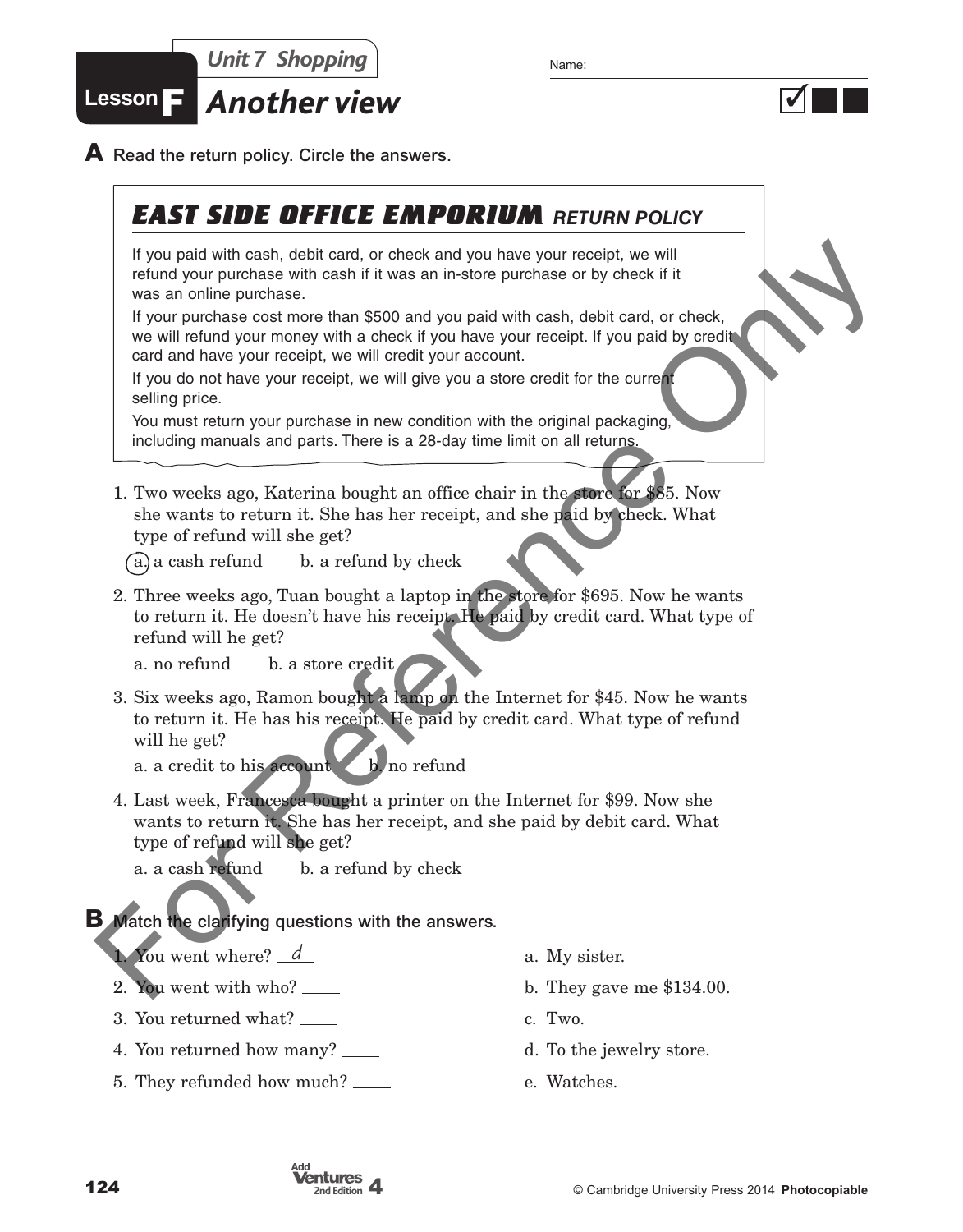



**A** Read the return policy. Circle the answers.

### *EAST SIDE OFFICE EMPORIUM RETURN POLICY*

If you paid with cash, debit card, or check and you have your receipt, we will refund your purchase with cash if it was an in-store purchase or by check if it was an online purchase.

If your purchase cost more than \$500 and you paid with cash, debit card, or check, we will refund your money with a check if you have your receipt. If you paid by credit card and have your receipt, we will credit your account.

If you do not have your receipt, we will give you a store credit for the current selling price.

You must return your purchase in new condition with the original packaging, including manuals and parts. There is a 28-day time limit on all returns.

1. Two weeks ago, Katerina bought an office chair in the store for \$85. Now she wants to return it. She has her receipt and she paid by check. What type of refund will she get?

 $(a)$ a cash refund b. a refund by check c. a store credit

2. Three weeks ago, Tuan bought a laptop in the store for \$695. Now he wants to return it. He doesn't have his receipt. He paid by credit card. What type of refund will he get? For particular with each debit early control and you report we will have an online purchase or the check and you receive the same in-store purchase on the check was an online purchase cost more than \$500 and you paid with

a. no refund b. a store credit c. a cash refund

3. Six weeks ago, Ramon bought a lamp on the Internet for \$45. Now he wants to return it. He has his receipt. He paid by credit card. What type of refund will he get?

a. a credit to his account b. no refund c. a cash refund

4. Last week, Francesca bought a printer on the Internet for \$99. Now she wants to return it. She has her receipt and she paid by debit card. What type of refund will she get?

a. a cash refund b. a refund by check c. a store credit

#### **B** Complete the clarifying questions.

| how many                               | how much | what | where | who                      |
|----------------------------------------|----------|------|-------|--------------------------|
| 1. You went ________ where             |          |      |       | To the jewelry store.    |
| 2. You went with ____________________? |          |      |       | My sister.               |
| 3. You returned                        |          |      |       | Watches.                 |
| 4. You returned                        |          |      |       | Two.                     |
|                                        |          |      |       | They gave me $$134.00$ . |
|                                        |          |      |       |                          |